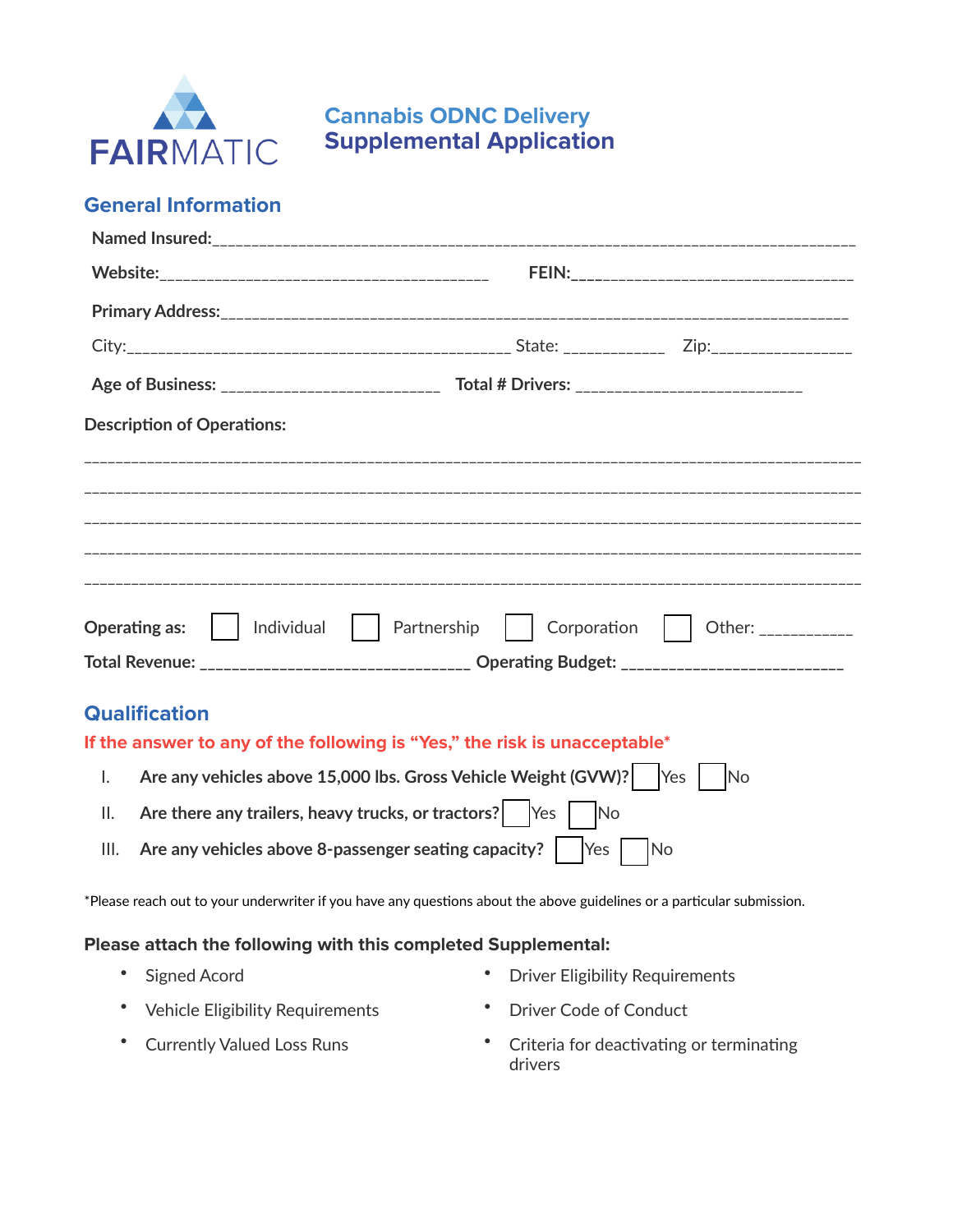## **Exposure Details**

In order to provide the most accurate quote, we will need the items below:

Total Annual Miles: \_\_\_\_\_\_\_\_\_\_\_\_\_\_\_\_\_\_\_\_\_

|                 | States of Operation:___________                                                                                  |                                                        |                                   |                    |  |  |
|-----------------|------------------------------------------------------------------------------------------------------------------|--------------------------------------------------------|-----------------------------------|--------------------|--|--|
| City            |                                                                                                                  | % of<br>Operations                                     | City                              | % of<br>Operations |  |  |
|                 |                                                                                                                  |                                                        |                                   |                    |  |  |
|                 |                                                                                                                  |                                                        |                                   |                    |  |  |
|                 |                                                                                                                  |                                                        |                                   |                    |  |  |
|                 |                                                                                                                  |                                                        |                                   |                    |  |  |
| I.              | Are drivers allowed to transport passengers in addition to transporting goods?<br><b>Yes</b><br>No               |                                                        |                                   |                    |  |  |
|                 | If yes, you must apply for that coverage separately.                                                             |                                                        |                                   |                    |  |  |
| <b>Vehicles</b> |                                                                                                                  |                                                        |                                   |                    |  |  |
| I.              | Do the insured own or lease any autos? $ $ Yes<br>No                                                             |                                                        |                                   |                    |  |  |
| ΙΙ.             | Are you requesting to insure any vehicles that are owned or leased?  <br><b>No</b><br>Yes                        |                                                        |                                   |                    |  |  |
|                 | If yes, you must apply for that coverage separately.                                                             |                                                        |                                   |                    |  |  |
| III.            | Are drivers allowed to drive vehicles rented or leased by the insured?<br>Yes<br><b>No</b>                       |                                                        |                                   |                    |  |  |
| IV.             | Do any employees use personal vehicles for business operations?  <br>No<br>Yes                                   |                                                        |                                   |                    |  |  |
|                 | If so, please describe:                                                                                          |                                                        |                                   |                    |  |  |
|                 |                                                                                                                  |                                                        |                                   |                    |  |  |
| V.              | Are drivers required to provide evidence of their own Auto Insurance?   Yes<br>lΝo                               |                                                        |                                   |                    |  |  |
|                 | If yes, how often is it verified that insurance is current?                                                      |                                                        |                                   |                    |  |  |
|                 |                                                                                                                  |                                                        |                                   |                    |  |  |
| <b>Drivers</b>  |                                                                                                                  |                                                        |                                   |                    |  |  |
| ı.<br>II.       |                                                                                                                  | Are the drivers Independent Contractors? Or Employees? |                                   |                    |  |  |
| III.            | Does the insured have a driver incentive program?<br>Yes<br><b>No</b><br>Please mark driver hiring requirements: |                                                        |                                   |                    |  |  |
|                 | <b>MVR Reports</b>                                                                                               |                                                        | Criminal background check         |                    |  |  |
|                 | Drug check                                                                                                       |                                                        | Minimum age: $\frac{1}{2}$        |                    |  |  |
|                 | <b>Written Application</b>                                                                                       |                                                        | Minimum years licensed: _________ |                    |  |  |

[ ] Other: \_\_\_\_\_\_\_\_\_\_\_\_\_\_\_\_\_\_\_\_\_\_\_\_\_\_\_\_\_\_\_\_\_\_\_\_\_\_\_\_\_\_\_\_\_\_\_\_\_\_\_\_\_\_\_\_\_\_\_\_\_\_\_\_\_\_\_